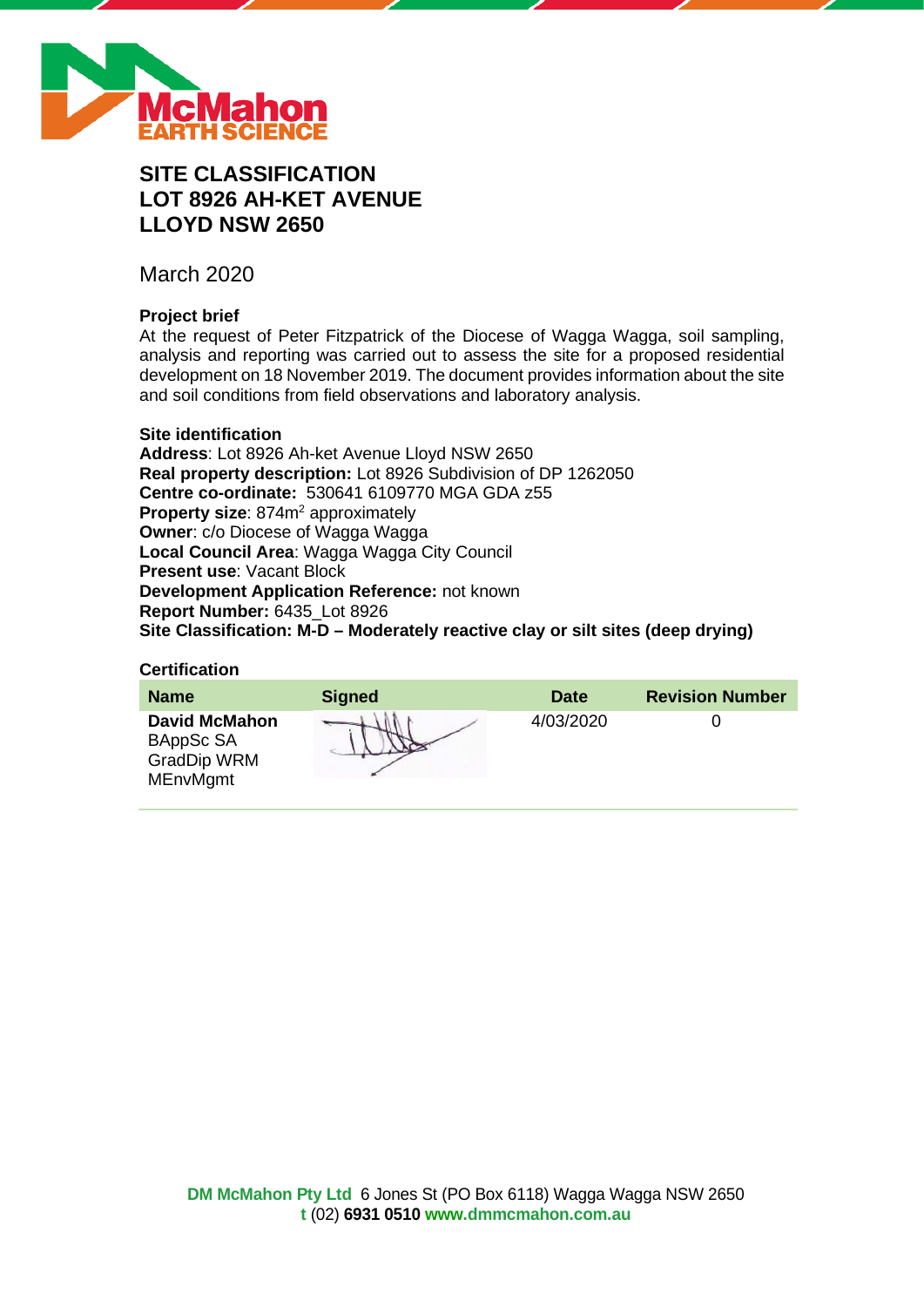# **Physical characteristics of the site**

A desktop review and investigation of the topography, hydrology, soil, lithology, geology and hydrogeology of the site has been undertaken and are as follows:

# **Topography**

The Lake Albert 1:25,000 Topographic Map (Sheet 8327-1S) indicates that the site is located at an elevation of approximately 241m AHD. The site landform is classed as a simple slope and the slope class is gently inclined.

# **Vegetation**

The site is devoid of vegetation.

# **Hydrology**

The nearest named waterway is Stringybark Creek located 3414m to the south east of the site. Due to the relative incline of the site, rainfall is likely to both run off and infiltrate into the relatively permeable topsoil.

# **Weather**

The average rainfall for Wagga Wagga is approximately 526.8mm per annum, with the wettest months being October, June and July. Annual mean evaporation for the region is 1715.5mm with mean daily evaporation ranges from 1.2mm in July to 9.2mm in January. Wagga Wagga is characterised by cold wet winters and hot dry summers with mean maximum temperatures ranging from 12.9°C in July to 31.9 °C in January and mean minimum temperatures ranging from 1.3ºC in July to 15.9ºC in February. Rainfall, temperature and evaporation data from Wagga Wagga Agricultural Institute 73127 (www.bom.gov.au).

# **Soil & Landform**

The site lies within the mapping unit ld from the Soil Landscapes of the Wagga Wagga 1:100 000 Sheet (DLWC, 1997). The map unit ld is described as:

# *ld – Lloyd (Erosional Landscapes)*

*Landscape*: rolling low hills on Ordovician metasedimentary rocks. Local relief 30–90 m; slopes 10–20%. Broad crests and ridges; long waning mid to lower slopes; broad drainage depressions. Variable rock outcrop 0–50%. Extensively to completely cleared mid to high open-forest.

*Soils*: shallow (<0.5 m), moderately well-drained Paralithic Leptic Rudosols (Lithosols) on some crests, ridges and upper slopes; deep (1.0–1.5 m), imperfectly drained Red Kurosols (Red Podzolic Soils) on other crests and upper slopes; moderately deep (0.5– 1.0m), moderately well-drained Red Chromosols and Kurosols (Red Podzolic Soils) on mid to lower slopes; and moderately deep (0.5–1.0 m), imperfectly drained Brown Kurosols (Yellow Podzolic Soils) in drainage lines.

*Limitations*: high erosion hazard; steep slopes (localised); localised rock outcrop; localised poor drainage; localised waterlogging; foundation hazard (localised); mass movement; shallow, stony and strongly acid soils (on ridges and upper slopes); localised aluminium toxicity; localised salinity.

#### **Lithology and Geology**

Undivided Ordovician metasedimentary rocks—thinly interbedded siltstones, shales and phyllites, with minorschists and minor quartzites. Lithology is highly variable

over a short distance. Relatively thick (1 m to several metres) colluvial and slopewash clayey sediments occur on lower slopes and in drainage depressions. There is generally no rock outcrop, but occasionally <50% (at sites usually underlain by sandstone).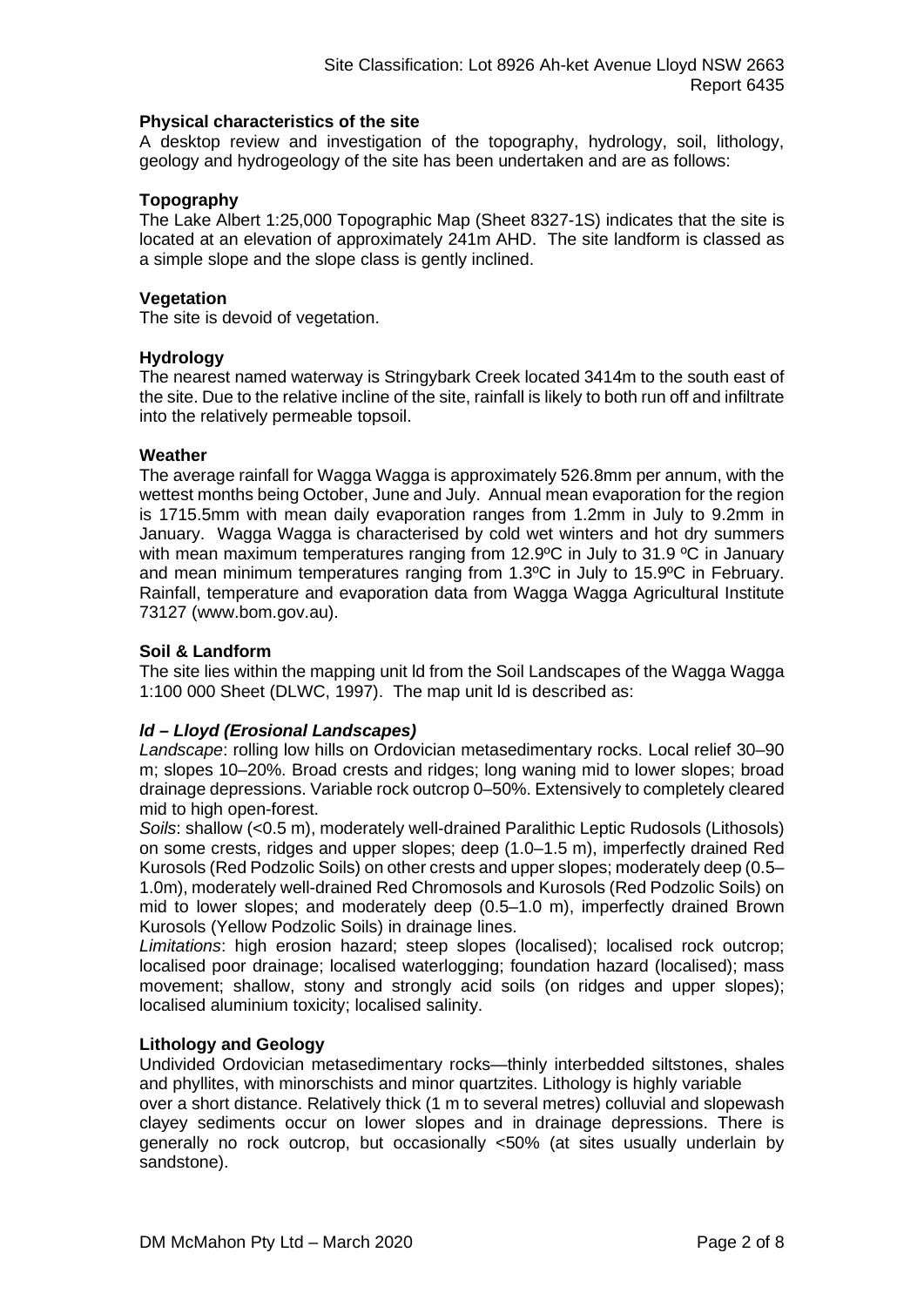# **Hydrogeology**

From the Geoscience Australia hydrogeology dataset, the groundwater beneath the site is described as porous, extensive highly productive aquifers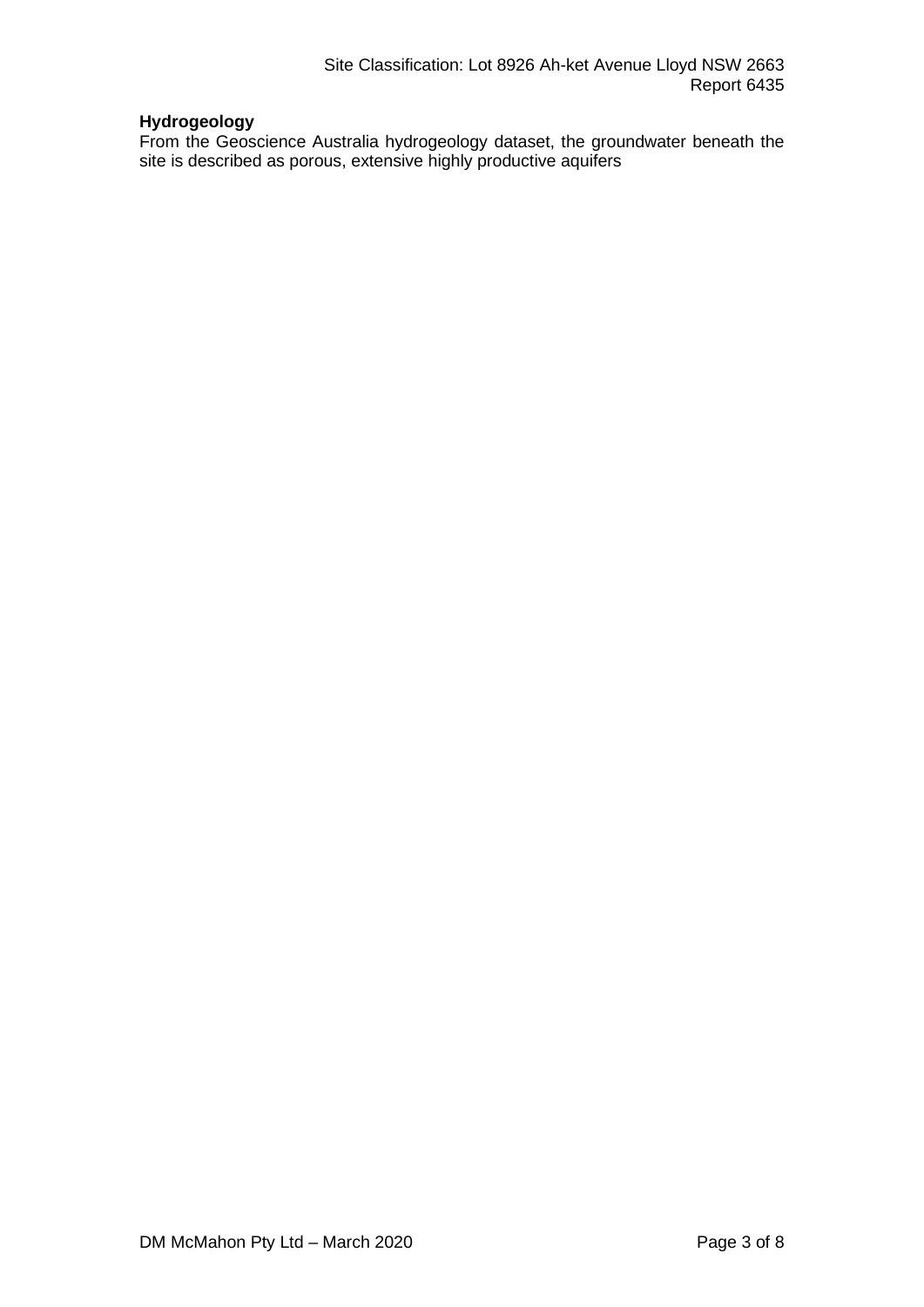# **Site Condition**

Through site investigation, field observations, in situ tests and laboratory analysis the following site geotechnical model has been developed. Details of the general conditions encountered with a field description of the soil, engineering properties and the location of the boreholes can be seen as follows, Table 1, Figure 1.

| Table 1: Site geotechnical model with field description and observations |  |
|--------------------------------------------------------------------------|--|
|--------------------------------------------------------------------------|--|

| <b>Soil Origin</b> | <b>Depth</b><br>(m) | <b>Class</b><br><b>(AS17</b><br>26<br>$-2017$ | Soil Name /<br><b>Description</b> | Grain<br><b>Size</b> | <b>Primary</b><br><b>Colour</b>             | <b>Mottle</b><br><b>Colour</b> | <b>Mois-</b><br>ture | Plas-<br>ticity | <b>Consis-</b><br>tency | <b>Observations</b><br>and/or comments | <b>Engineering</b><br><b>Properties</b> |
|--------------------|---------------------|-----------------------------------------------|-----------------------------------|----------------------|---------------------------------------------|--------------------------------|----------------------|-----------------|-------------------------|----------------------------------------|-----------------------------------------|
| <b>Borehole 1</b>  |                     |                                               |                                   |                      |                                             |                                |                      |                 |                         |                                        |                                         |
| <b>FILL</b>        | $0.0 - 0.1$         | <b>CL</b>                                     | <b>CLAY</b>                       | Fine                 | Reddish<br><b>Brown</b>                     | Nil                            | D                    | Low             | Firm                    | $\overline{\phantom{a}}$               |                                         |
| <b>FILL</b>        | $0.1 - 0.3$         | <b>GM</b>                                     | <b>Gravelly SILT</b>              | Fine                 | Light/<br>Pale<br>Yellowish<br><b>Brown</b> | Nil                            | D                    | Low             | <b>Stiff</b>            | $\blacksquare$                         |                                         |
| Residual           | $0.3 - 0.6$         | CI                                            | <b>CLAY</b>                       | Fine                 | Reddish<br><b>Brown</b>                     | Nil                            | D                    | Low-<br>Med     | <b>Stiff</b>            | $\blacksquare$                         | Ys<br>Expansivity<br>20-40mm            |
| Residual           | $0.6 - 3.0$         | C <sub>l</sub>                                | <b>CLAY</b>                       | Fine                 | Dark<br><b>Brownish</b><br>Yellow           | Nil                            | D                    | Low-<br>Med     | <b>Stiff</b>            | $\overline{\phantom{a}}$               |                                         |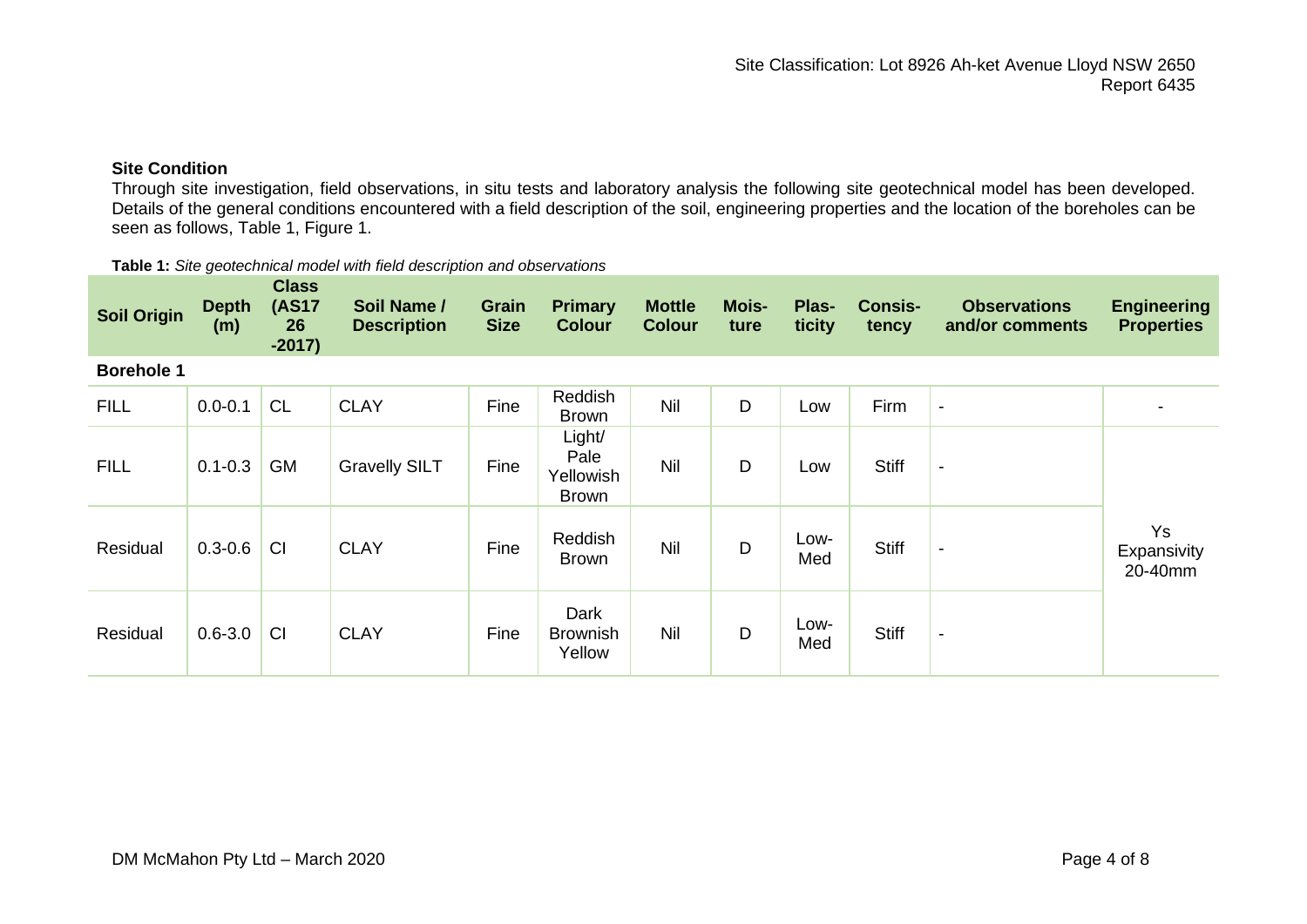

**Figure 1:** *Annotated site plan overlain on aerial photograph depicting borehole locations*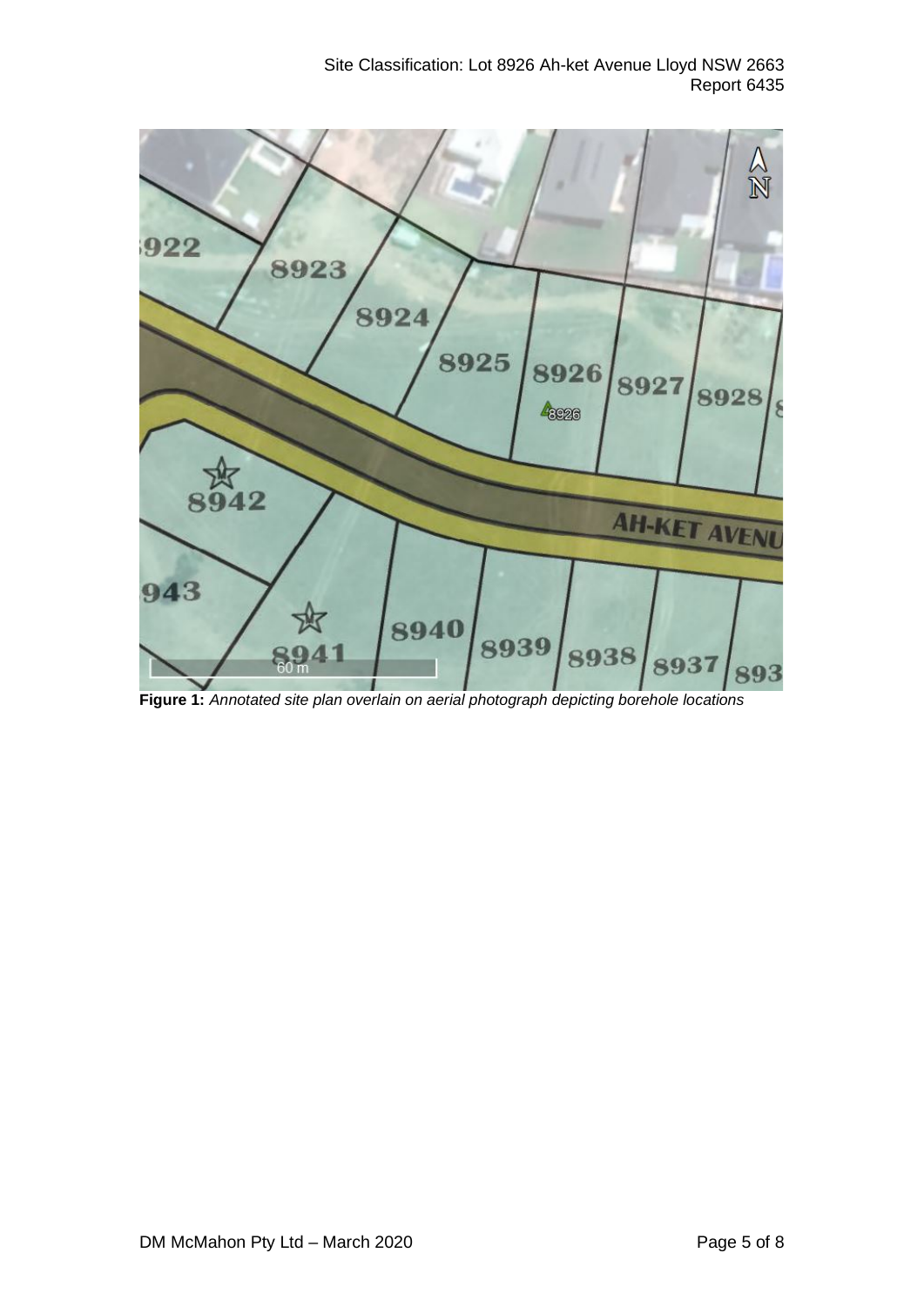# **Site Classification**

Based on the field assessment and laboratory data and assumptions therein the site is classified as **M-D – Moderately reactive clay or silt sites (deep drying), which may experience moderate ground movement from moisture changes** by reference to AS2870:2011.

# **Assumptions**

Site investigation and classification was carried out by reference to AS2870:2011. The proposed building is a single storey residential development.

This classification is based on the footings being founded into the underlying residual 'CI' clay soils. If the footings are not into the specified material the site classification will need to be reassessed.

FILL materials where identified on this report are considered as 'controlled fill' in accordance with AS3798 and can be considered suitable for use as foundation/subgrade. Fill certification report ID 'FC19-03'.

Footings may be founded partly on fill and partly on natural material depending on founding depths. As such, footing design may require careful consideration by the structural engineer to minimise potential differential settlement.

An allowable bearing pressure of up to 50kPa and 100kPa for raft slab beams and strip footings respectively may be adopted.

If more than 0.4m of uncontrolled fill is present or placed, or if depth of excavation within the building area extends more than 0.5m below the existing surface, the above classification will need to be reassessed.

Any earthworks on site will be carried out by reference to AS3798: 2007.

If any unconsolidated or saturated soils are encountered during excavation, or conditions that are not alike the above description, the site supervisor should be informed, the work stopped and this office be contacted immediately for further evaluation.

Where trees and large shrubs are removed from the site all roots are to be removed and voids replaced with compacted fill by reference to AS3798:2007.

The soils investigated are all natural ground and no free groundwater was encountered at the time of the investigation.

Site drainage and vegetation limitations are adhered to as per the CSIRO Foundation Management and Footing Performance: A Homeowner's guide, BTF-2011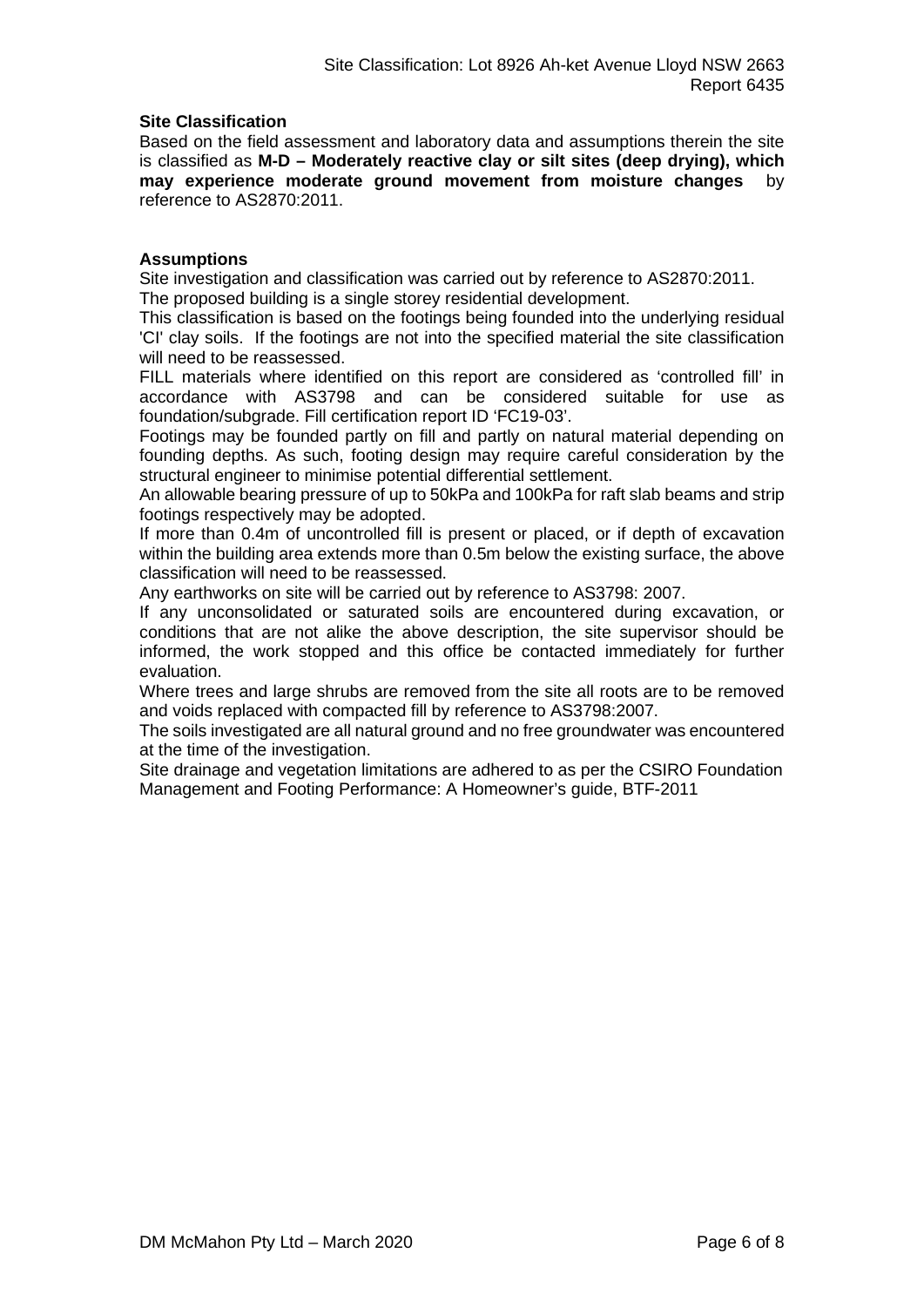# Site Classification: Lot 8926 Ah-ket Avenue Lloyd NSW 2663 Report 6435

| <b>Log Column</b>                |                      | <b>Symbol</b>                      | <b>Definition</b>                                                                                                                                                                                                                                                                                                                                                                                                          |  |  |  |
|----------------------------------|----------------------|------------------------------------|----------------------------------------------------------------------------------------------------------------------------------------------------------------------------------------------------------------------------------------------------------------------------------------------------------------------------------------------------------------------------------------------------------------------------|--|--|--|
| Soil Origin                      |                      | <b>TOPSOIL</b>                     | Mantle of surface and/or near-surface soil often but not always defined by high levels of organic<br>material, both dead and living. Remnant topsoils are topsoils that subsequently been buried by<br>other transported soils. Roots of trees may extend significantly into otherwise unaltered soil and<br>the presence of roots is not a sufficient reason for describing a material as topsoil.                        |  |  |  |
|                                  |                      | <b>FILL</b>                        | Any material which has been placed by anthropogenic processes                                                                                                                                                                                                                                                                                                                                                              |  |  |  |
|                                  |                      | Alluvial                           | Deposited by streams and rivers                                                                                                                                                                                                                                                                                                                                                                                            |  |  |  |
|                                  |                      | Colluvial                          | Soil and rock debris transported down slope by gravity, with or without the assistance of flowing<br>water and generally deposited in gullies or at the base of slopes. Colluvium is often used to<br>refer to thicker deposits such as those formed from landslides, whereas the term 'slopewash'<br>may be used for thinner and more widespread deposits that accumulate gradually over longer<br>geological timeframes. |  |  |  |
|                                  |                      | Extremely<br>weathered<br>material | Formed directly from in situ weathering of geological formations. Although this material is of soil<br>strength, it retains the structure and/or fabric of the parent rock material.                                                                                                                                                                                                                                       |  |  |  |
|                                  |                      | Residual                           | Formed directly from in situ weathering of geological formations. These soils no longer retain<br>any visible structure or fabric of the parent soil or rock material                                                                                                                                                                                                                                                      |  |  |  |
| <b>Class</b>                     |                      | GW                                 | Gravel and gravel-sand mixtures, little to no fines                                                                                                                                                                                                                                                                                                                                                                        |  |  |  |
| (AS1726-<br>2017)                |                      | GP                                 | Gravel and gravel-sand mixtures, little to no fines, uniform gravels                                                                                                                                                                                                                                                                                                                                                       |  |  |  |
|                                  |                      | GМ                                 | Gravel-silt mixtures and gravel-sand-silt mixtures                                                                                                                                                                                                                                                                                                                                                                         |  |  |  |
|                                  |                      | GC                                 | Gravel-clay mixtures and gravel-sand-clay mixtures                                                                                                                                                                                                                                                                                                                                                                         |  |  |  |
|                                  |                      | SW                                 | Sand and gravel-sand mixtures, little to no fines                                                                                                                                                                                                                                                                                                                                                                          |  |  |  |
|                                  | Coarse grained soils | <b>SP</b>                          | Sand and gravel-sand mixtures, little to no fines                                                                                                                                                                                                                                                                                                                                                                          |  |  |  |
|                                  |                      | <b>SM</b>                          | Sand-silt mixtures                                                                                                                                                                                                                                                                                                                                                                                                         |  |  |  |
|                                  |                      | SC                                 | Sand-clay mixtures                                                                                                                                                                                                                                                                                                                                                                                                         |  |  |  |
|                                  |                      | ML                                 | Inorganic silt and very fine sand, rock flour, silty or clayey fine sand or silt with low plasticity                                                                                                                                                                                                                                                                                                                       |  |  |  |
|                                  |                      | CL, CI                             | Inorganic clays of low to medium plasticity, gravelly clay, sandy clay                                                                                                                                                                                                                                                                                                                                                     |  |  |  |
|                                  | grained soils        | OL                                 | Organic silt                                                                                                                                                                                                                                                                                                                                                                                                               |  |  |  |
|                                  |                      | MН                                 | Inorganic silt                                                                                                                                                                                                                                                                                                                                                                                                             |  |  |  |
| Fine                             |                      | CН                                 | Inorganic clays of high plasticity                                                                                                                                                                                                                                                                                                                                                                                         |  |  |  |
|                                  |                      | OH                                 | Organic clay of medium to high plasticity, organic silt                                                                                                                                                                                                                                                                                                                                                                    |  |  |  |
|                                  |                      | Pt                                 | Peat, highly organic soil                                                                                                                                                                                                                                                                                                                                                                                                  |  |  |  |
| Soil Name/<br><b>Description</b> |                      | SAND                               | Coarse grained soil                                                                                                                                                                                                                                                                                                                                                                                                        |  |  |  |
|                                  |                      | <b>SILT</b>                        | Fine grained soil - low dry strength, low wet toughness and dilatancy                                                                                                                                                                                                                                                                                                                                                      |  |  |  |
| <b>Grain Size</b>                |                      | <b>CLAY</b><br>Coarse              | Fine grained soil – high dry strength, high wet toughness and plasticity<br>>2mm                                                                                                                                                                                                                                                                                                                                           |  |  |  |
|                                  |                      | Medium                             | $0.06 - 2mm$                                                                                                                                                                                                                                                                                                                                                                                                               |  |  |  |
|                                  |                      | Fine                               | $<$ 0.06 $<$ mm                                                                                                                                                                                                                                                                                                                                                                                                            |  |  |  |
| Moisture                         |                      | D                                  | Dry                                                                                                                                                                                                                                                                                                                                                                                                                        |  |  |  |
|                                  |                      | Τ                                  | <b>Moderately Moist</b>                                                                                                                                                                                                                                                                                                                                                                                                    |  |  |  |
|                                  |                      | М                                  | Moist                                                                                                                                                                                                                                                                                                                                                                                                                      |  |  |  |
|                                  |                      | W                                  | Wet                                                                                                                                                                                                                                                                                                                                                                                                                        |  |  |  |
| <b>Plasticity</b>                |                      | Non-plastic                        | Not applicable                                                                                                                                                                                                                                                                                                                                                                                                             |  |  |  |
|                                  |                      | Low                                | Only slight pressure is required to roll the thread of soil near the plastic limit. The thread and<br>lump are weak and soft. The dry specimen crumbles into powder with some finger pressure.                                                                                                                                                                                                                             |  |  |  |
|                                  |                      | Medium                             | Medium pressure is required to roll the thread of soil to near the plastic limit. The thread and<br>lump have medium stiffness. The dry specimen breaks into pieces or crumbles with<br>considerable finger pressure.                                                                                                                                                                                                      |  |  |  |
|                                  |                      | High                               | Considerable pressure is required to roll the thread to near the plastic limit. The thread and the<br>lump have very high stiffness. The dry specimen cannot be broken with finger pressure.<br>Specimen will break into pieces between thumb and a hard surface.                                                                                                                                                          |  |  |  |
| <b>Consistency</b>               |                      | Very Soft (VS)                     | Exudes between fingers when squeezed in hand                                                                                                                                                                                                                                                                                                                                                                               |  |  |  |
|                                  |                      | Soft (S)                           | Can be moulded by light finger pressure                                                                                                                                                                                                                                                                                                                                                                                    |  |  |  |
|                                  |                      | Firm (F)                           | Can be moulded by strong finger pressure                                                                                                                                                                                                                                                                                                                                                                                   |  |  |  |
|                                  |                      | Stiff (St)                         | Cannot be moulded by fingers                                                                                                                                                                                                                                                                                                                                                                                               |  |  |  |
|                                  |                      | Very Stiff (VSt)                   | Can be indented by thumb nail                                                                                                                                                                                                                                                                                                                                                                                              |  |  |  |
|                                  |                      | Hard (H)                           | Can be indented by thumb nail with difficulty                                                                                                                                                                                                                                                                                                                                                                              |  |  |  |
|                                  |                      | Friable (Fr)                       | Can be easily crumbled or broken into small pieces by hand                                                                                                                                                                                                                                                                                                                                                                 |  |  |  |

# **Notes Relating to Results**